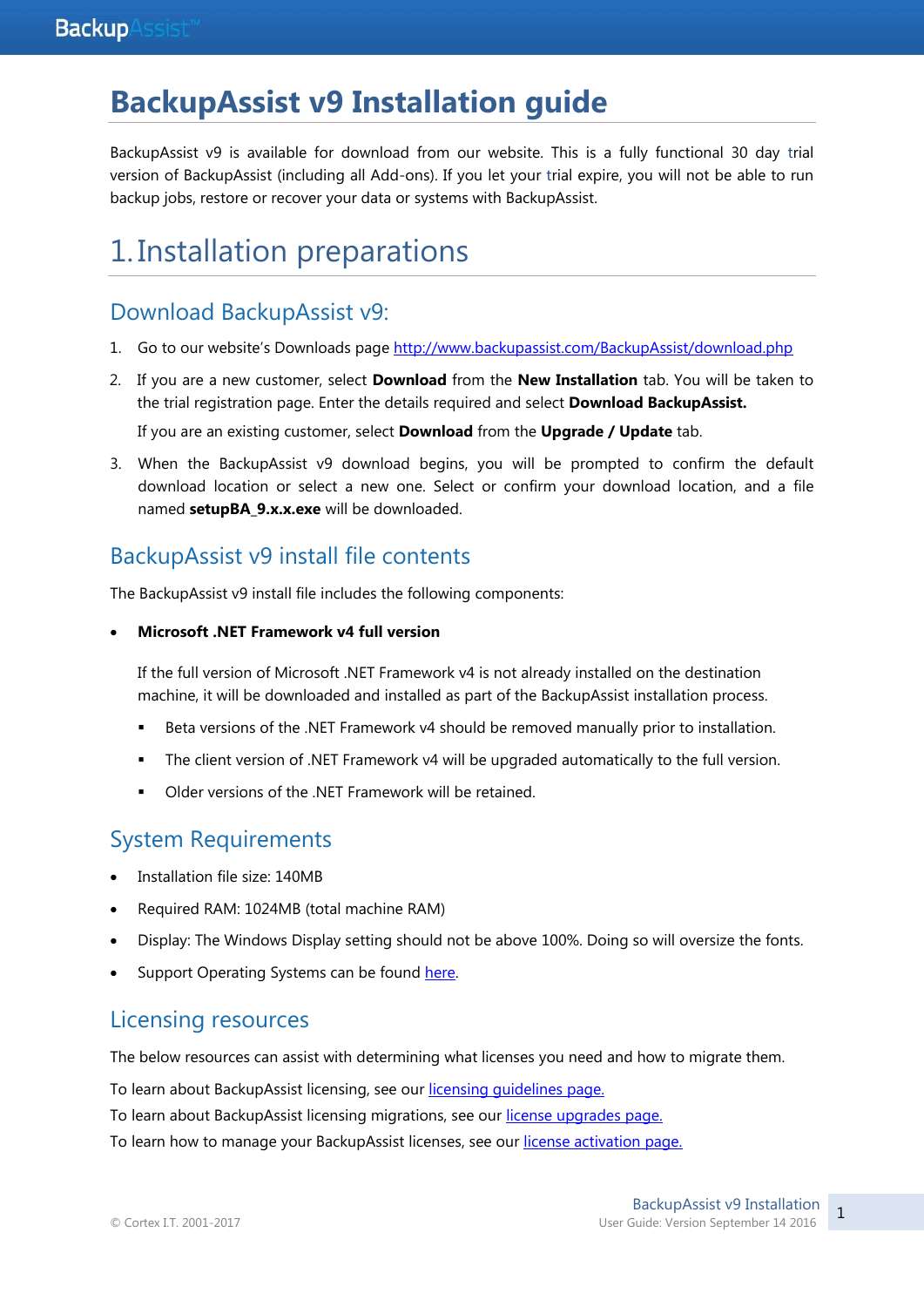# 2.BackupAssist v9 installation

| setupBA |
|---------|

Once you have downloaded the BackupAssist v9 installation file, you can install BackupAssist onto the computer that will be used to run your backups. You will need to install BackupAssist using an account with the required permissions to that computer.

A reboot will be required after BackupAssist has installed if you are installing onto a computer that does not have an earlier version of BackupAssist, or if any system or framework files were installed.

1. Once you have downloaded the BackupAssist install file, the file will either run automatically, prompt you to run it or save to the selected destination—depending on your web browser and your web browser's settings.

Run or double-click the setupBA\_9.x.x.exe file. You may be prompted to confirm that you wish to run this program, if your computer has security policies enabled.

2. The installation wizard will start and begin preparing the BackupAssist files. Once the files are ready, you will be asked to confirm that you would like to install BackupAssist v9.

Click **Next**

| Welcome to the InstallShield Wizard for<br><b>BackupAssist v9</b>                                      |
|--------------------------------------------------------------------------------------------------------|
| The InstallShield(R) Wizard will install BackupAssist v9 on your<br>computer. To continue, click Next. |
| WARNING: This program is protected by copyright law and<br>international treaties.                     |
| Next ><br>Cancel<br>$<$ Back                                                                           |

3. The next screen will present the **BackupAssist End User License Agreement**. Once you have read the agreement, if you would like to proceed, select *I accept the terms of the license agreement.* 

#### Click **Next**

| <b>License Agreement</b><br>Please read the following license agreement carefully.                                  |  |  |  |  |
|---------------------------------------------------------------------------------------------------------------------|--|--|--|--|
| <b>BACKUPASSIST END USER LICENCE AGREEMENT</b>                                                                      |  |  |  |  |
| The use of the software known as BackupAssist ("Software") and supplied                                             |  |  |  |  |
| documentation ( <b>"Material"</b> ) which is owned or licensed to you by Cortex It Labs Pty                         |  |  |  |  |
| Ltd (ACN 120 499 176) ("Licensor") is governed by the licence terms and                                             |  |  |  |  |
| conditions set out below ("this Agreement"). Without limiting the ways in which                                     |  |  |  |  |
| you may be bound by this Agreement, by clicking "I accept the terms of this Licence                                 |  |  |  |  |
| lAareement" (or similar wording) or using a similar mechanism indicating vour                                       |  |  |  |  |
| Print<br>I accept the terms in the license agreement<br>I do not accept the terms in the license agree<br>$\bullet$ |  |  |  |  |
| <b>InstallShield</b>                                                                                                |  |  |  |  |
| < Back<br>Cancel<br>Next                                                                                            |  |  |  |  |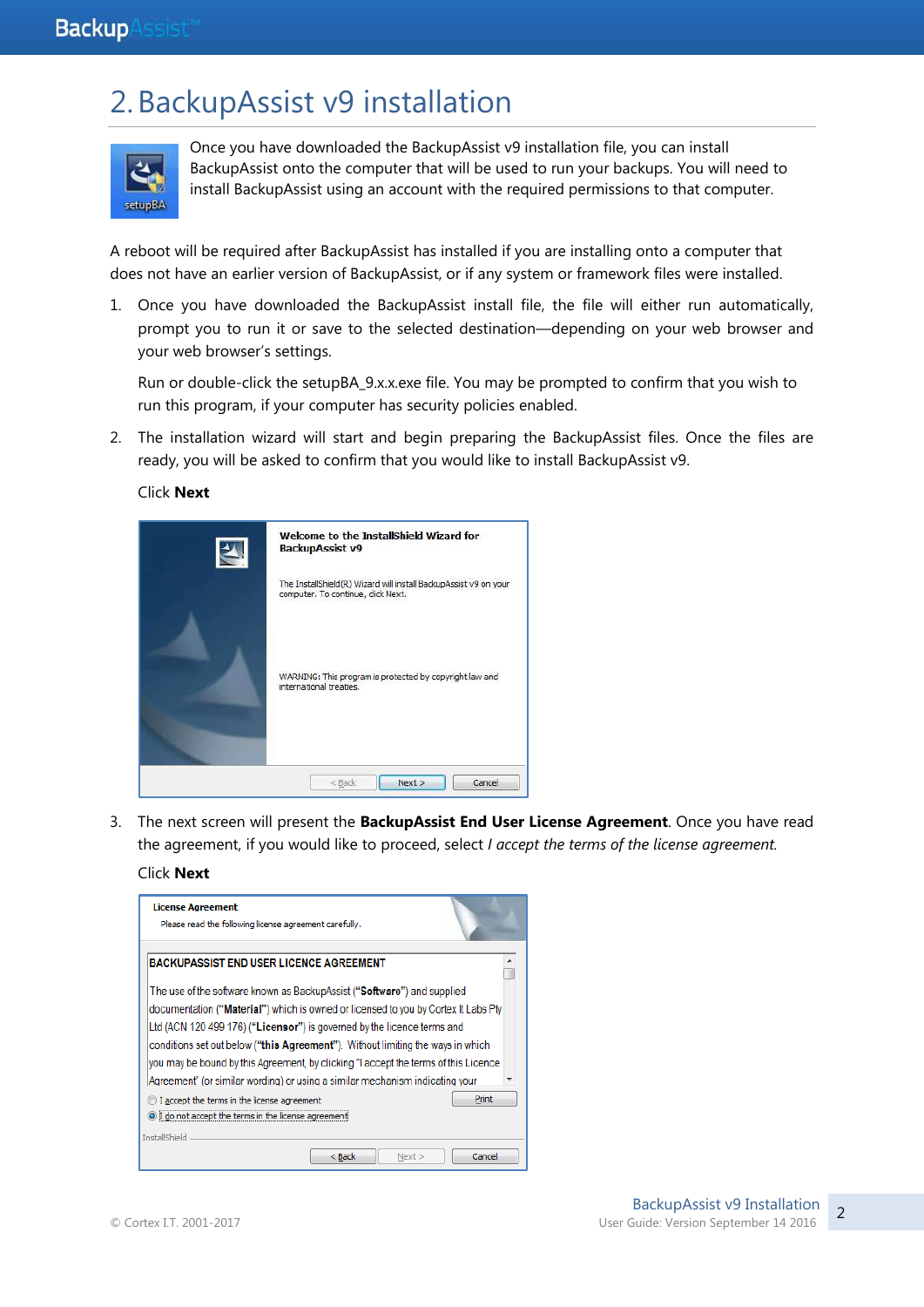4. The next screen will ask you to confirm or change the installation destination. If you would like to install BackupAssist to a location different to the one shown, use the **Change** button and browse to the required location and then select OK.

### Click **Next**

|               | C: \Program Files (x86)\BackupAssist v9\ |  |        |
|---------------|------------------------------------------|--|--------|
|               |                                          |  | Change |
|               |                                          |  |        |
|               |                                          |  |        |
|               |                                          |  |        |
|               |                                          |  |        |
|               |                                          |  |        |
| InstallShield |                                          |  |        |

5. The next screen will ask if you would like to perform a *Typical* installation or a *Custom* installation. *Typical* is recommended. Select the type of installation you would like to perform.

#### Click **Next**

6. The next screen will give you a chance to go back and modify your selections.

#### Click **Install**

**BackupAssist will now begin to install onto your computer.**

- 7. Once BackupAssist v9 has been installed, a completion screen will be displayed.
	- Click **Finish**

| ≚ | <b>InstallShield Wizard Completed</b>                                                                    |
|---|----------------------------------------------------------------------------------------------------------|
|   | The InstallShield Wizard has successfully installed BackupAssist<br>v9. Click Finish to exit the wizard. |
|   | V Launch BackupAssist v9                                                                                 |
|   |                                                                                                          |
|   | Finish<br>Cancel<br>$<$ Back                                                                             |

- If you left *Launch BackupAssist v9* ticked, BackupAssist will now start.
- If BackupAssist installed any VHD driver, system or framework files, BackupAssist will request confirmation to reboot your computer when you select Finish.

**Congratulations, BackupAssist v9 is now installed.**